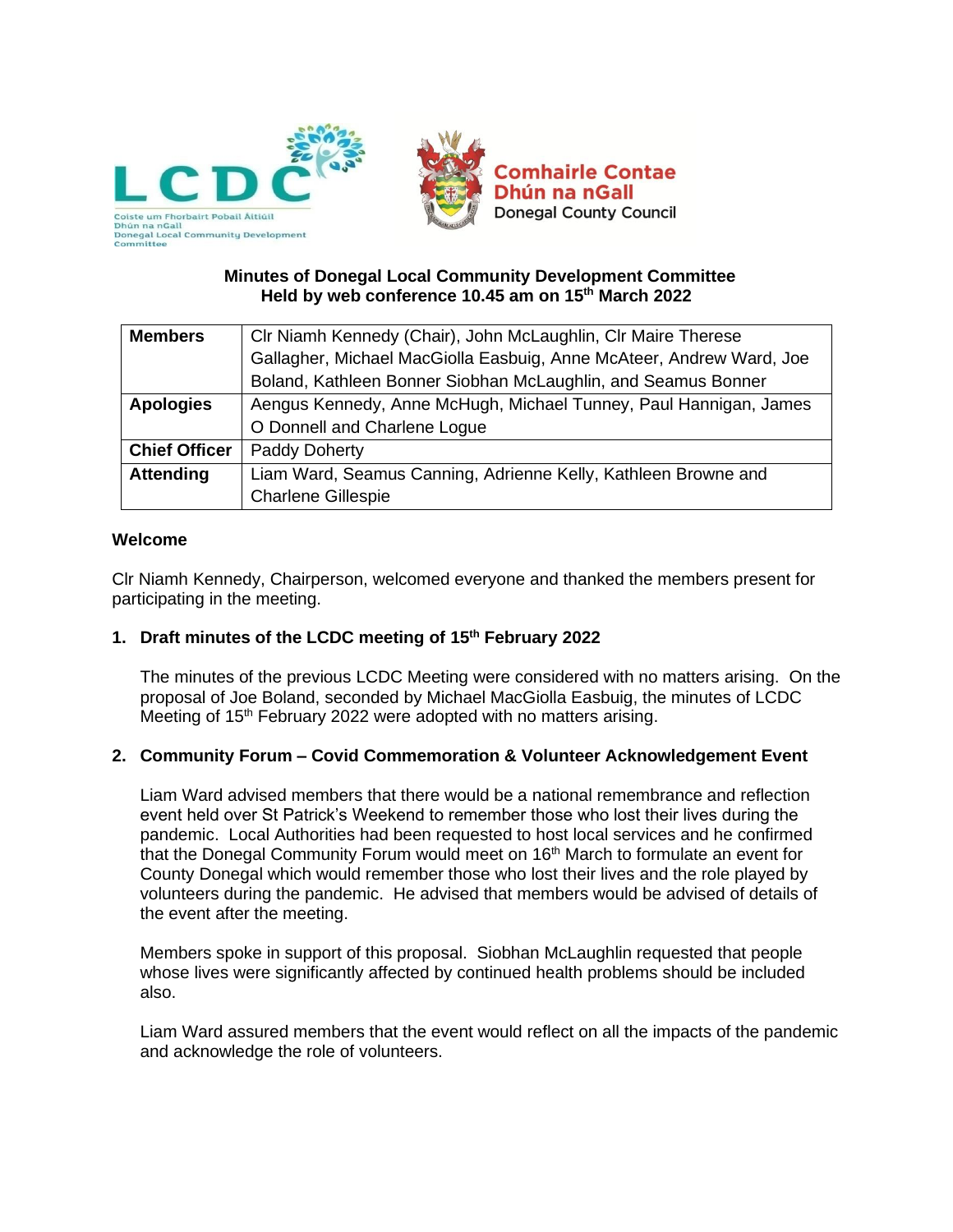#### **3. Peace Plus Update**

Paddy Doherty advised members that the delivery of Peace IV Action Plan was nearing completion. He confirmed that the Children and Young People and Building Positive Relations elements of the plan had been completed. The Shared Spaces element , which included playgrounds at Killea, Bruckless and Rossnowlagh and works to Orange Halls in the County, was being finalised. The Planning Application for the 4G Pitch at Stranorlar has been submitted and works are to be completed by the end of 2023.

Paddy outlined details of the PEACE Plus programme 2021-2027 to members. He advised that it contained 6 key Thematic areas with an overall budget of €1.1 billion available with breakdown as follows:-

| <b>Building Peaceful and Thriving Communities</b>  |  |  |
|----------------------------------------------------|--|--|
| Delivering Economic Regeneration & Transformation  |  |  |
| Empowering and Investing in our Young People       |  |  |
| <b>Healthy &amp; Inclusive Communities</b>         |  |  |
| Supporting a Sustainable & Better Connected Future |  |  |
| Building & Embedding Partnership & Co-Operation    |  |  |

He confirmed that it was anticipated that there would be an increase on the  $\epsilon$ 5.5million budget, available under Donegal under Peace IV programme, for the Peace Plus Programme.

Members were advised that there was a requirement to establish a PEACE PLUS Partnership in each Local Authority Area. In Donegal, it is proposed again to establish the Partnership as a sub-structure of the Local Community Development Committee, as was the position under Peace IV. The PEACE PLUS Partnership would oversee the design and implementation of a co-designed process in the County which would be used to inform the development of an overarching PEACE PLUS Action Plan under Theme 1.1 that would meet the peace building needs of the County over the programme period. The budget available to the 17 local authority areas is €110m, individual allocations are not yet known. The Partnership will provide regular updates to the LCDC meetings.

Paddy set out the framework of the co-designed Local Community Peace Action Plan to member and confirmed that the formation of Partnerships was the next step required.

He outlined the four membership pillars for inclusion on the new Peace Plus Partnerships as recommended by the Consultants appointed by the SEUPB.

- Pillar 1 Elected Members
- Pillar 2 Relevant Statutory Bodies
- Pillar 3 Social Partners: Geographical Community Representatives/Civic Society
- Pillar 4 Social Partners: PEACEPLUS Target Groups; Equality/under-represented groups.

Paddy requested members to consider the establishment of a Peace Plus Partnership from the four sectors. He confirmed that the membership of the Peace Plus Partnership would represent equality of geographical location, gender and political affiliation. It was confirmed that the Social Partner Membership would be filled by seeking nominations from the PPN structure. Where nominations were not forthcoming from the PPN Structure, specific arrangements would be put in place to ensure the necessary representation was achieved.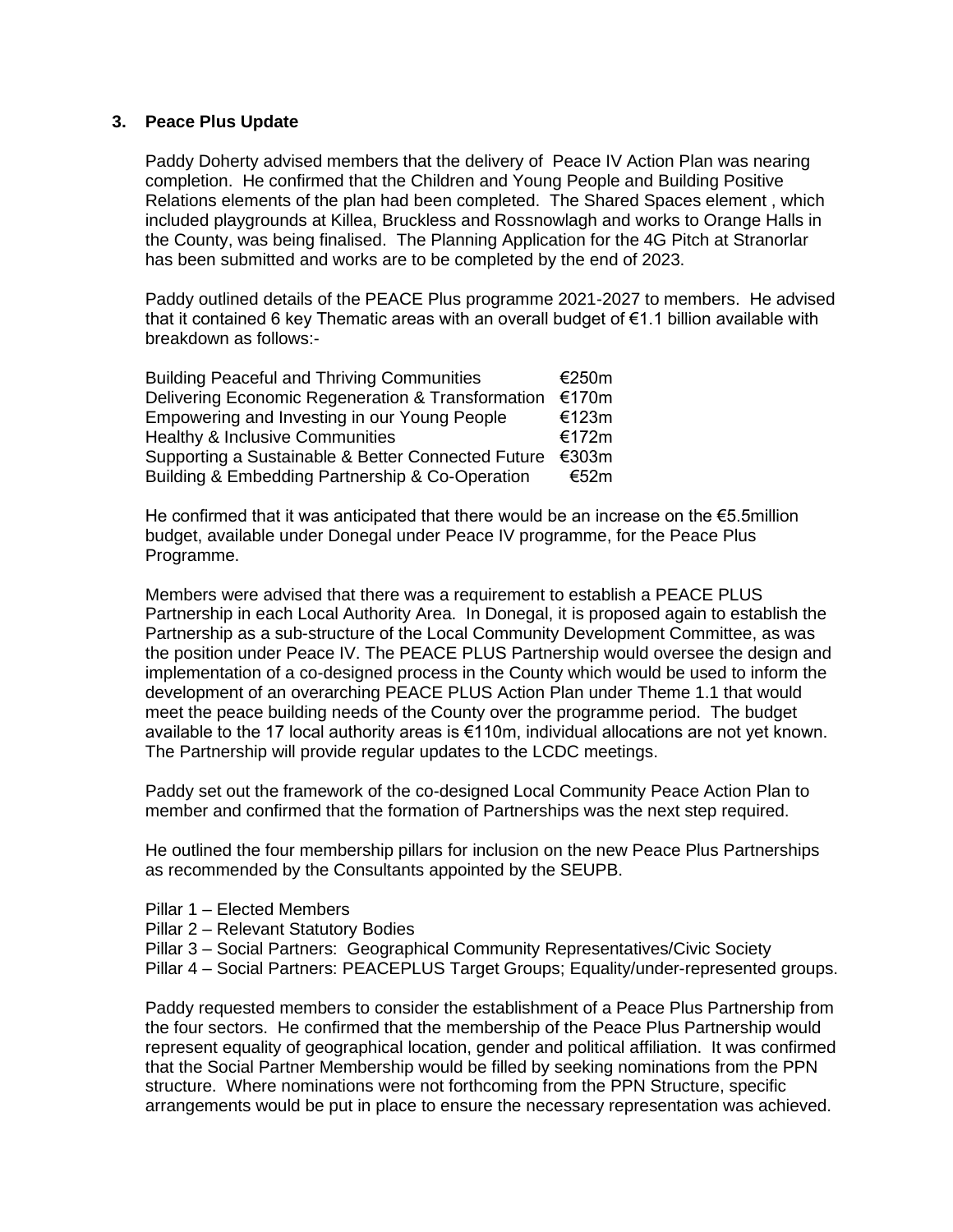Following a discussion on the representation within each pillar, on the proposal of Padraic Fingleton, seconded by Siobhan McLaughlin, members agreed the following membership of the Peace Plus Partnership:

| <b>Elected Members (Pillar 1)</b>                                                                                                                                                                                                 | <b>Statutory Bodies (Pillar 2)</b>                                                                                                                                 |
|-----------------------------------------------------------------------------------------------------------------------------------------------------------------------------------------------------------------------------------|--------------------------------------------------------------------------------------------------------------------------------------------------------------------|
| 5 elected Members (1 from each<br><b>Municipal District)</b><br>Chief Executive or his nominee                                                                                                                                    | Údarás na Gaeltachta<br>$\bullet$<br><b>Health Service Executive</b><br>An Garda Síochána<br>$\bullet$<br>Tusla<br>$\bullet$<br>Donegal Education & Training Board |
| <b>Social Partners (Pillar 3)</b>                                                                                                                                                                                                 | <b>Social Partners (Pillar 4)</b>                                                                                                                                  |
| Inishowen Development Partnership<br>Donegal Local Development CLG<br>Irish Business & Employers<br>$\bullet$<br>Confederation<br><b>Farming Community</b><br><b>Islands</b><br><b>Trade Unions</b><br>Environment<br><b>LCDC</b> | <b>Minority Ethnic</b><br>Ex combatants<br>$\bullet$<br>Older People<br>Youth<br><b>Travellers</b><br><b>LGBTI</b><br>Women<br>Minority Faith (2)<br>$\bullet$     |

# **4. MICA**

Clr Niamh Kennedy referred to an issue on this matter raised previously by Andrew Ward. She suggested that the LCDC should host a meeting of all agencies involved in providing supports to people effected by the MICA issue to investigate what actions the LCDC can take to support them.

Clr Maire Therese Gallagher agreed with this proposal and advised that it would be good for all organisations to meet to provide an update on what they were doing and to ensure that there was no duplication of effort.

Andrew Ward acknowledged all of the work being done by various agencies but felt that the LCDC could co-ordinate a meeting of agencies to see if there were any gaps or anything extra that could be done to support families affected by MICA.

Liam Ward suggested that the LCDC Administration could make contact with the various agencies seeking an update on what actions/programme they are doing for people effected by MICA. This information can then be collated and presented to the LCDC at a future meeting.